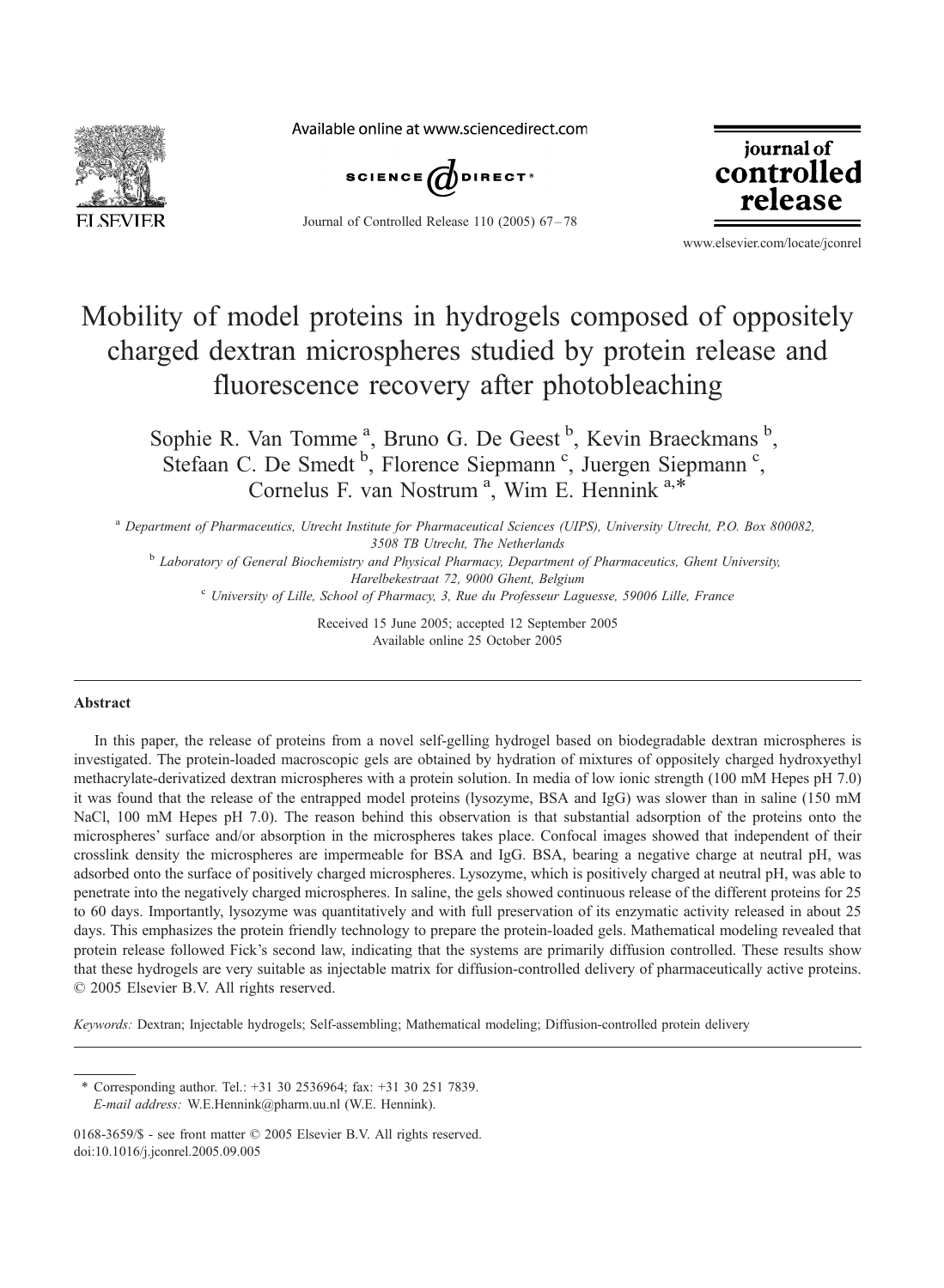## 1. Introduction

Hydrogels are an attractive class of materials for the controlled release of pharmaceutical proteins and for tissue engineering applications  $[1–7]$ . The release of the entrapped proteins can be tailored by varying the crosslink density, the water content and the polymer composition of the hydrogels. Crosslinking can be established either with chemical or physical methods [\[8\].](#page-10-0) The latter is most favorable since the use of organic solvents or crosslinking agents, often toxic and potentially destructive for the protein, is avoided. In physically crosslinked systems non-permanent bonds are created by physical interactions between the polymer chains  $[9-14]$ . In recent years there is a growing interest in physically crosslinked systems where gel formation is through self-assembly [\[15–](#page-10-0) 19]. Network formation can be obtained after mixing the hydrogel components (e.g. stereocomplex gels [\[20–23\]\)](#page-10-0) or after a certain trigger (e.g. temperature  $[24–28]$ , pH $[29,30]$  or biological stimuli  $[31]$ ). These systems can be administered by injection as liquid formulation and gelation occurs in situ.

Recently we reported on a novel self-gelling hydrogel based on oppositely charged dextran microspheres [\[32\].](#page-10-0) This system combines the injectability of polymeric microspheres with physical crosslinking through ionic interactions. A macroscopic hydrogel is formed by simply mixing aqueous dispersions of anionically and cationically charged microspheres. Importantly, it was demonstrated that the ionic interactions creating the physical network could be broken when exposed to shear. Further, the gel is reformed when the shear is removed, indicating the reversible character of the system. The concept is illustrated in Fig. 1.

This study is focused on the release of proteins in these novel hydrogels, composed of dex-HEMA-MAA and dex-HEMA-DMAEMA microspheres. Dex-HEMA microspheres are degradable at physiological pH and temperature. The network degradation is caused by  $OH^-$  driven hydrolysis of the carbonateester, linking the dextran backbone and the HEMA side chains. The in vitro and in vivo degradability of dex-HEMA microspheres has been reported previously [\[33–35\].](#page-10-0) The release of three model proteins varying in isoelectric point (pI) and size was studied as function of the solid content of the gel and the



Fig. 1. Schematic presentation of the concept of the in situ gelling system based on oppositely charged dextran microspheres.

crosslink density of the dextran microspheres that form the gel. Possible matrix–protein interactions were studied by adsorption experiments and confocal laser scanning microscopy. Finally, fluorescence recovery after photobleaching was used to gain insight into the mobility of proteins in the complex network of charged polymeric microspheres.

#### 2. Materials and methods

#### 2.1. Materials

Dextran T40 (from Leuconostoc ssp.), N,N,N',N'tetramethylethylenediamine (TEMED), 2-hydroxyethyl methacrylate (HEMA) and lysozyme (from hen egg white) were provided by Fluka (Buchs, Switzerland). Poly(ethylene glycol) (PEG) 10,000 and potassium peroxodisulfate (KPS) were purchased from Merck (Darmstadt, Germany). N-2-hydroxyethylpiperazine- $N'$ -2-ethanesulfonic acid (Hepes) was obtained from Acros Chimica (Geel, Belgium). Metha-crylic acid (MAA), dimethylaminoethyl methacrylate (DMA-EMA), bovine serum albumin (BSA, fraction V, minimum 96%), fluorescein isothiocyanate bovine serum albumin (FITC-BSA), fluorescein isothiocya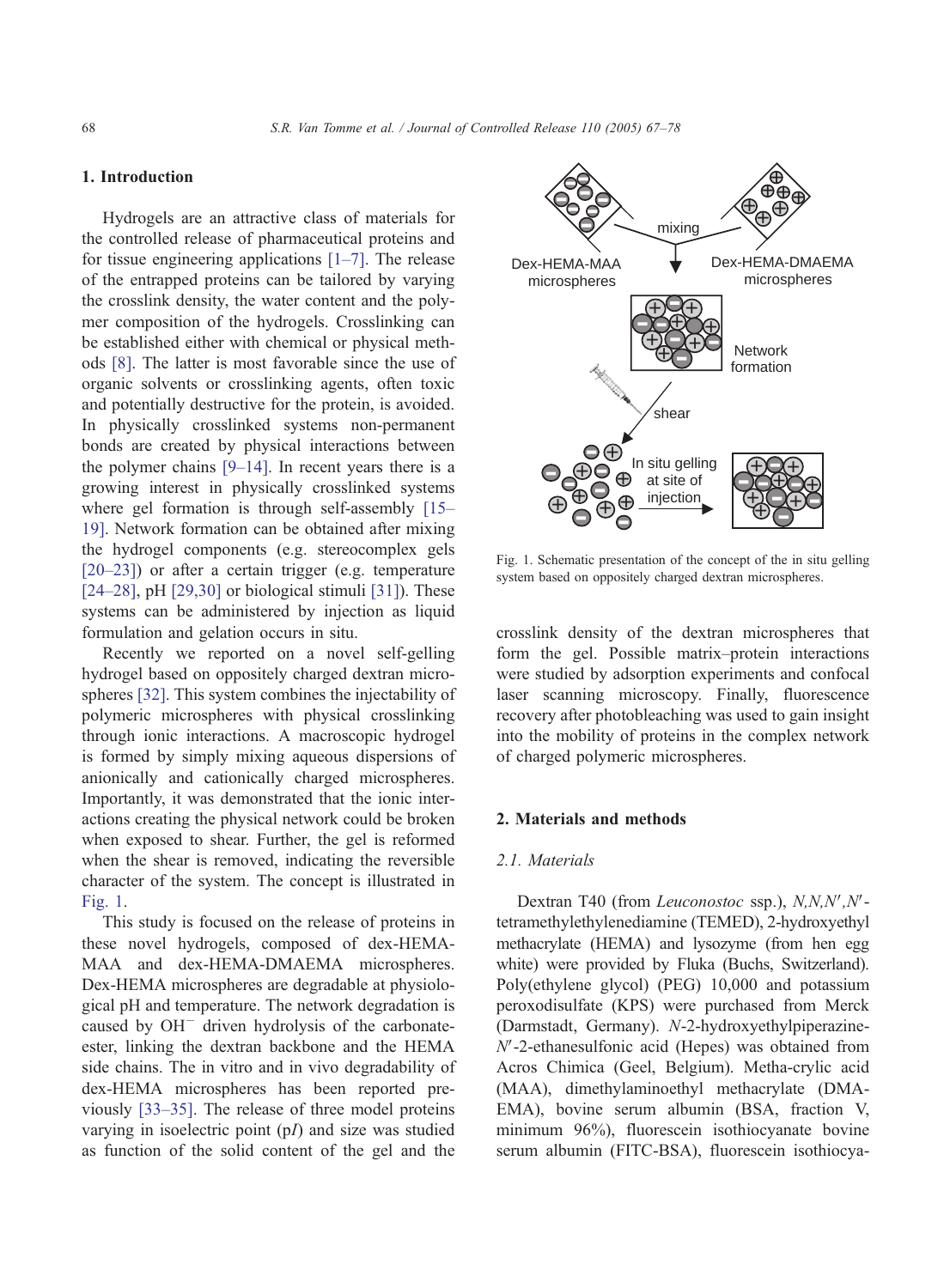nate (FITC, isomer I, 90) and Micrococcus lysodeikticus were provided by Sigma-Aldrich (Zwijndrecht, The Netherlands). Bovine immunoglobulin G (IgG, fraction II) was obtained from ICN Biomedicals BV (Zoetermeer, The Netherlands). The bicinchoninic acid (BCA) protein assay kit was purchased from Interchim (Montluçon, France). Hydroxyethyl methacrylate-derivatized dextran (dex-HEMA) was synthesized and characterized according to Van Dijk-Wolthuis et al. [\[36\].](#page-10-0) Dextran with an  $M_n$  of 16,000 Da was selected, ensuring renal excretion during in vivo applications [\[37\].](#page-11-0) The DS' (i.e. the number of HEMA groups per 100 glucopyranose units) used in this study were 5, 8 and 18.

## 2.2. Preparation of charged dex-HEMA microspheres

Negatively and positively charged microspheres were prepared as described previously [\[32\].](#page-10-0) In short, the dextran microspheres, with a water content of 70%, were obtained through radical polymerization of dex-HEMA, emulsified in an aqueous poly(ethylene glycol) solution. Addition of either methacrylic acid (MAA) or dimethylaminoethyl methacrylate (DMAEMA) to the polymerization mixture resulted in respectively negatively (dex-HEMA-MAA) and positively (dex-HEMA-DMAEMA) charged microspheres. The crosslinked particles were purified by multiple washing and centrifugation steps and ultimately the microspheres were lyophilized. The particle size and size distribution of the microspheres were determined with a laser blocking technique, using an Accusizer<sup>®</sup> (model 770, Particle Sizing Systems, Santa Barbara, CA, USA).

The mean volume diameters of the dex-HEMA-MAA and the dex-HEMA-DMAEMA microspheres were  $10 \mu$ m. The microsphere charge was confirmed by  $\xi$ -potential measurements using a Malvern Zetasizer 2000 (Malvern Instruments, Worcestershire, UK) [\[38\].](#page-11-0) The  $\xi$ -potentials varied from  $-13$  to  $-16$  for dex-HEMA-MAA microspheres and from  $+12$  to  $+15$ for dex-HEMA-DMAEMA microspheres.

# 2.3. Formation of physically crosslinked hydrogels using charged microspheres

Hydrogels consisting of equal amounts of positively (dex-HEMA-DMAEMA) and negatively (dexHEMA-MAA) charged microspheres were prepared by mixing the lyophilized microspheres. Next, the microsphere mixture was hydrated in Hepes buffer for 1 h (100 mM pH 7.0) at 4  $\degree$ C. The solid content of the gels was varied between 15% and 30%. Hydrogels containing 1 mg protein per 100 mg gel were prepared by hydration of the microsphere mixture in a protein solution (25 mg/mL) in 100 mM Hepes (100 mM pH 7.0).

# 2.4. Adsorption and absorption of proteins to the microspheres

Possible absorption and adsorption of proteins to the negatively or positively charged microspheres were studied by incubating 10 mg dry microspheres with 1 mL of protein solution 500  $\mu$ g/ml in Hepes buffer (100 mM, pH 7.0). After 1 h of incubation at room temperature the dispersions were centrifuged (1 min 10,000 rpm) and the protein concentration in the supernatant was determined with the BCA $\mathcal{R}$  Protein Assay (described in Section 2.7). Subsequently, the microsphere pellet was redispersed in 1 ml 150 mM NaCl, Hepes buffer pH 7.0 and incubated for 1 day at room temperature. Thereafter, the dispersions were treated and analyzed as described above.

Confocal images of FITC-labeled lysozyme and BSA in the gels were taken using a confocal scanning laser microscope (model MRC1024 UV, Bio-Rad, Hemel Hempstead, UK).

## 2.5. Rheological experiments

Rheological experiments were performed on hydrogels (25% solid) with and without protein loading. The rheological measurements on the hydrogels were performed using a controlled stress rheometer (AR1000-N, TA Instruments, Etten-Leur, The Netherlands), equipped with an acrylic flat plate geometry (20 mm diameter) and a gap of 500  $\mu$ m [\[32\].](#page-10-0) Hydrogels were prepared as described in Section 2.3 and thereupon introduced between the two plates. A solvent trap was used to prevent evaporation of the solvent. The viscoelastic properties of the gels were determined by measuring the  $G'$  (shear storage modulus) and  $G''$  (loss modulus) at 20 °C with a constant strain of 1% and constant frequency of 1 Hz. Creep experiments were done to evaluate the extent of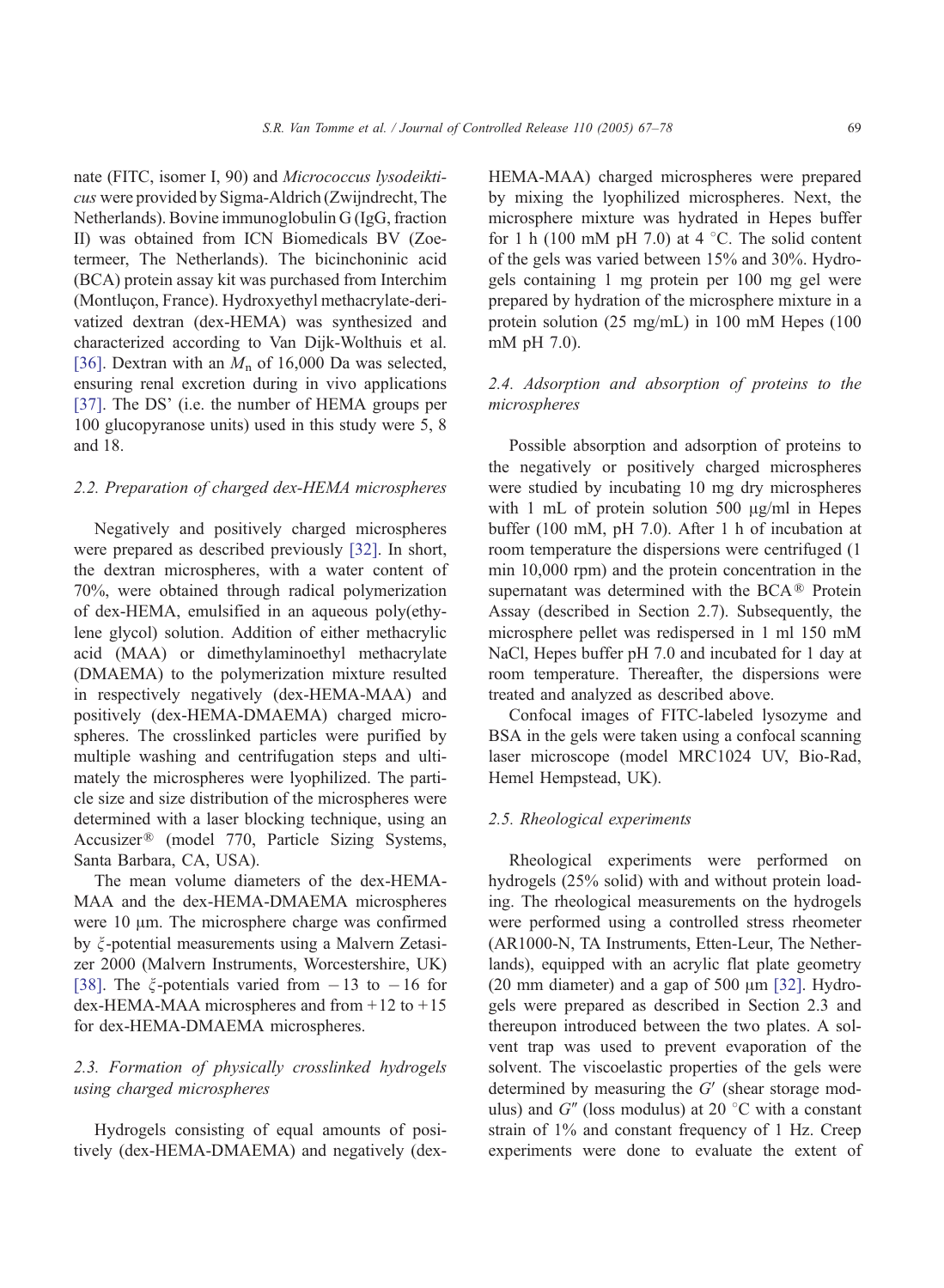recovery of the material after deformation. Therefore a shear stress of 50 Pa was applied while the strain was monitored. After 5 min the stress was removed and the recovery of the sample was monitored by measuring the strain during 10 min.

### 2.6. In vitro protein release

Hydrogels were prepared and loaded with the various proteins as described in Section 2.3. Lysozyme (Mw 14,000 g/mol), BSA (Mw 67,000 g/mol) and IgG (Mw 150,000 g/mol) were used as model proteins. Their diffusion coefficients in water  $(D_0)$  are respectively:  $1.04 \times 10^{-6}$  cm<sup>2</sup>/s [\[39\],](#page-11-0)  $0.59 \times 10^{-6}$ cm<sup>2</sup>/s [\[39\]](#page-11-0) and  $0.40 \times 10^{-6}$  cm<sup>2</sup>/s [\[40\].](#page-11-0) The hydrodynamic diameter of the proteins (d) was calculated using the Einstein–Stokes Eq. (1):

$$
D_0 = \frac{kT}{3\pi\eta d} \tag{1}
$$

where  $D_0$  is the diffusion coefficient of the protein, k is the Boltzmann constant,  $T$  is the absolute temperature and  $\eta$  is the viscosity of the solvent. The calculated hydrodynamic diameters for lysozyme, BSA and IgG are respectively 4.1, 7.2 and 10.7 nm.

Different protein-loaded hydrogels were prepared, altering the solid content of the gels (15%–30%) and the DS of the microspheres (DS 5, 8, 18). Each formulation was made in duplo. Non-protein loaded hydrogels were also included in the study. For every formulation, 500 mg gel was prepared in 2 mL eppendorf cups that were weighed in advance. After hydration the gels were transferred into the release device (described below), closed with a rubber stop and the empty eppendorf cups were weighed again to determine the exact weight of the gel introduced in the device. The release device is made of polyoxymethylene and consists of a gel and a release compartment, with a diameter of respectively 8.5 and 15 mm and length of 8.8 and 30 mm (Fig. 2). As a result, cylind-



Fig. 2. Schematic presentation of the release device.

rical gels of  $8.5 \times 8.8$  mm (diameter  $\times$  length) were obtained. Release buffer (3 mL, 100 mM Hepes pH 7.0,  $0.02\%$  NaN<sub>3</sub>, with and without 150 mM NaCl) was added to each formulation and the device was incubated on a shaking plate at  $37 \degree C$ . Samples of 0.5 mL were taken at regular time intervals and replaced by an equal volume of fresh buffer. The release samples were analyzed for their protein concentration using the BCA<sup>®</sup> Protein assay described in the next section.

## 2.7. Determination of protein concentration and enzymatic activity of lysozyme in release samples

The protein concentration in the release samples was determined with the BCA $\mathcal{R}$  Protein Assay [\[41\].](#page-11-0) Standard protein solutions (concentration range 0.010–1 mg/mL) were prepared to generate calibration curves. Release samples  $(25 \mu L)$  were pipetted into a 96-microwells plate and 200  $\mu$ L of working reagent (=BCA reagent A: BCA reagent B,  $50:1 \frac{\nu}{\nu}$  was added. The plates were incubated for 30 min at 37  $\degree$ C followed by cooling down to room temperature. Subsequently the absorbance was measured at 550 nm with a Microplate Manager® (Bio-Rad Laboratories, Hercules, CA, USA).

The enzymatic activity of lysozyme in some selected release samples was determined. The assay is based on the hydrolysis of the outer cell membrane of M. lysodeikticus, resulting in solubilization of the affected bacteria and consequent decrease of light scattering [\[42\].](#page-11-0) The release samples were diluted to a concentration of 50–100  $\mu$ g/mL. Next, 10  $\mu$ L of sample was added to 1.3 mL of M. lysodeikticus suspension (0.2 mg/mL, 100 mM Hepes buffer pH 7.0) and the decrease in turbidity was measured for 3 min at 450 nm. The percent remaining enzyme activity was obtained by comparing the activity to that of a reference lysozyme solution  $(100 \mu g/mL)$ .

UV scans (Perkin-Elmer Lambda 2 UV/VIS spectrophotometer, Überlingen, Germany,  $250-350$  nm) of release samples containing lysozyme were taken and compared to a scan of a reference lysozyme solution  $(100 \mu g/mL)$  to verify the possible presence of protein aggregates. Lysozyme denaturation was checked by fluorescence spectroscopy of release samples (Fluorolog fluorimeter, Jobin Yvon Horriba, 300–450 nm) and also compared to a freshly made lysozyme solution  $(23 \mu g/mL)$ .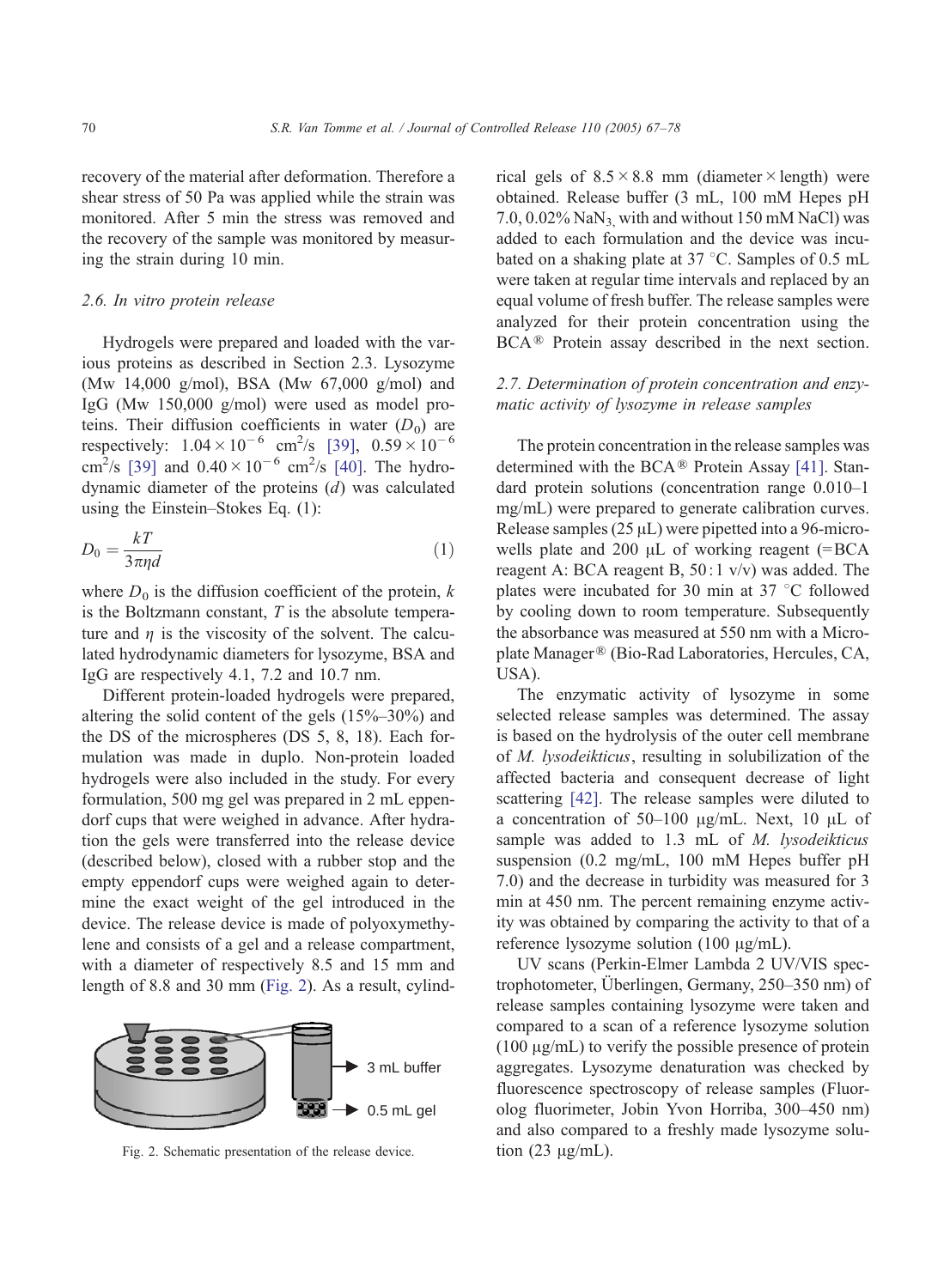## 2.8. Mathematical modeling of in vitro protein release

An analytical solution of Fick's second law of diffusion was used to quantitatively describe protein release from the investigated hydrogels. The hydrogels are regarded as monolithic structures since the proteins were molecularly dispersed in the macroscopic gels. Furthermore, the model considers that the edges of the cylindrical gels were not exposed to the release medium. Thus, the mathematical analysis could be restricted to one dimension and the release kinetics could be described as follows [\[43\]:](#page-11-0)

$$
\frac{\partial c}{\partial t} = D \cdot \frac{\partial^2 c}{\partial x^2} \tag{2}
$$

where  $c$  denotes the concentration of the protein within the polymeric system, being a function of time  $t$  and position  $x$ ;  $D$  represents the apparent diffusion coefficient of the protein.

Considering perfect sink conditions throughout the experiment and the fact that only one circular surface of the cylindrical gels was exposed to the release medium, the following solution of Fick's second law of diffusion can be derived and used to describe protein release from the investigated hydrogels [\[43\]:](#page-11-0)

$$
\frac{M_t}{M_\infty} = 1 - \sum_{n=0}^{\infty} \frac{8}{\left(2 \cdot n + 1\right)^2 \cdot \pi^2}
$$
\n
$$
\exp\left(-\frac{\left(2 \cdot n + 1\right)^2 \cdot \pi^2}{4 \cdot L^2} \cdot D \cdot t\right) \tag{3}
$$

where  $M_t$  and  $M_\infty$ , represent the absolute cumulative amounts of protein released at time  $t$ , and infinite time, respectively;  $L$  denotes the height of the cylindrical hydrogel.

If protein release leveled off below 100%, the experimentally determined plateau value (amount of mobile protein) was considered as 100% reference value for protein diffusion.

# 2.9. Fluorescence recovery after photobleaching (FRAP)

FRAP was used to study the mobility of the proteins in the gels composed of oppositely charged particles, as well as in the microspheres themselves [\[44\].](#page-11-0)

The FRAP measurements were performed using a setup as described previously [\[45,46\].](#page-11-0) In detail, a confocal scanning laser microscope (model MRC1024 UV, Bio-Rad, Hemel Hempstead, UK) modified for bleaching arbitrary regions, was used. The 488-nm line of a 4 W Ar-ion laser (model Stabilite 2017; Spectra-Physics, Darmstadt, Germany) was used to bleach uniforms disks with a typical diameter of 25  $\mu$ m. It is assumed that the bleaching phase is very short (100 to 200 ms) so that the amount of fluorescence recovery that will take place during bleaching is negligible compared to the characteristic recovery time. The microscope was equipped with a  $10\times$  objective lens (CFI Plan Apochromat; Nikon, Badhoevedorp, The Netherlands). Next, a highly attenuated laser beam measured the fluorescence recovery in the bleached area, which is due to the diffusion of fluorescent probes from the surrounding unbleached area into the bleached spot. The diffusion coefficient can be calculated from the experimental recovery curve by fitting of the appropriate FRAP model. The derivation of the FRAP model for a uniform disk bleached by a low numerical aperture lens has been described earlier [\[47\].](#page-11-0)

The gels were loaded with fluorescein isothiocyanate (FITC) labeled proteins. FITC-BSA was used as provided by the supplier whereas lysozyme was labeled as follows: 300 mg lysozyme and 12 mg FITC were each dissolved in 60 mL borate buffer (100 mM, pH 8.5). While stirring, the FITC solution was added drop wise to the lysozyme solution and the resulting solution was stirred for 16 h. Next, the protein solution was extensively dialyzed against water (at  $4^{\circ}$ C) and the FITC-lysozyme was collected after freeze-drying.

Protein stock solutions were prepared by dissolving 180 mg lysozyme or BSA and 20 mg FITClysozyme, respectively, FITC-BSA in 10 mL buffer (Hepes 100 mM pH 7.0).

The microspheres were prepared as described in Section 2.2. After the washing and centrifugation steps, 500 mg of both dex-HEMA-MAA and dex-HEMA-DMAEMA microspheres were dispersed in 5 mL buffer (Hepes 100 mM pH 7) and subsequently vigorously mixed. The vials were rinsed with 5 mL buffer that was subsequently added to the particle dispersion. After centrifugation (5 min 2000 rpm) 200 mg gel was transferred into eppendorf vials (1.5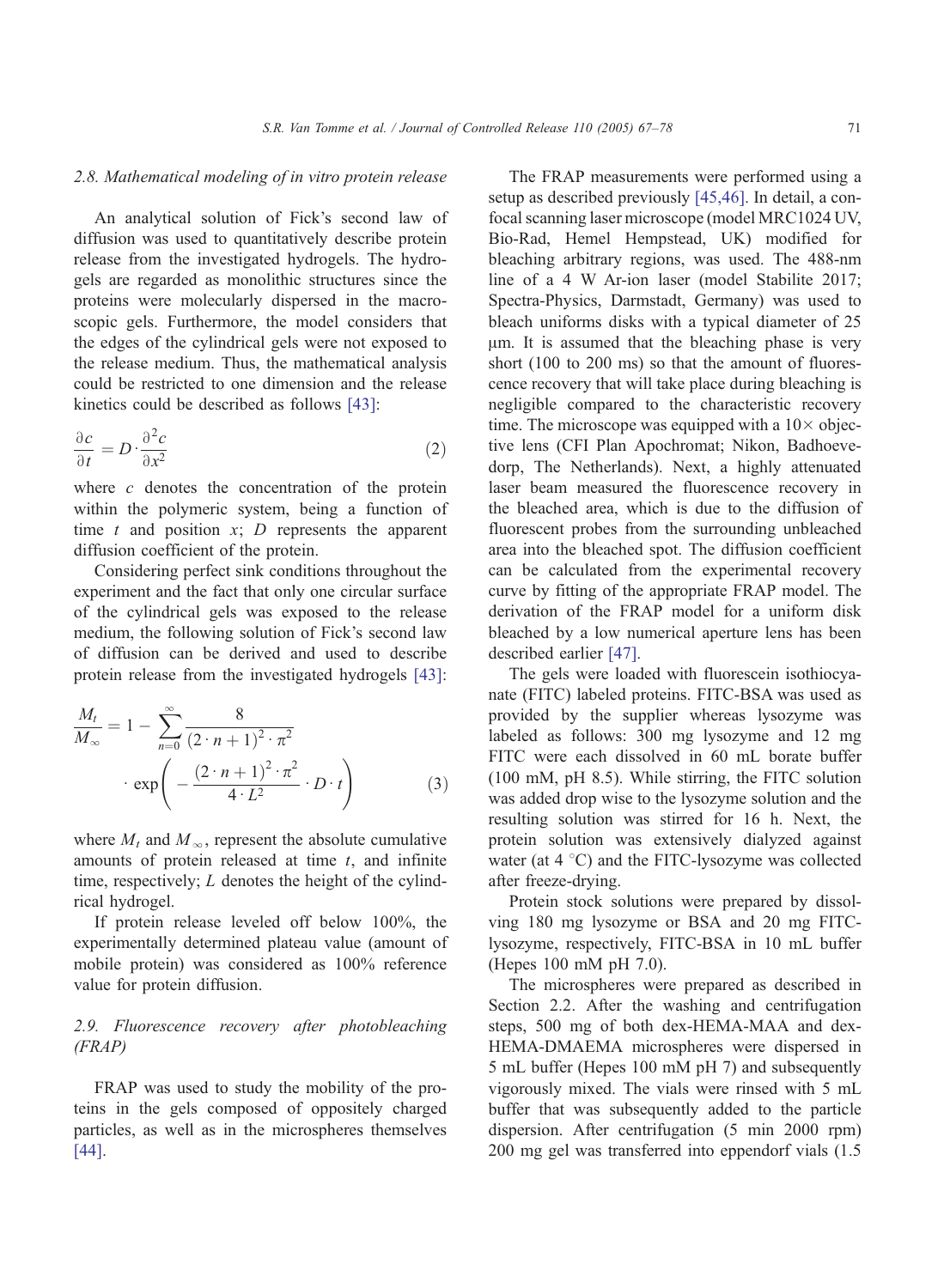mL) and  $100 \mu$ L fluorescently labeled protein stock solution was added. These mixtures were again intensively vortexed and centrifuged (5 min 2000 rpm). Samples containing either positively or negatively charged microspheres were prepared in the same way. Just after preparation, the supernatant in the vials containing protein-loaded gels composed of oppositely charged microspheres was colorless and the gels were yellow, whereas in the vials containing only microspheres of the same charge, the supernatant had a bright yellow color. This indicates that the fluorescently labeled protein was fully entrapped in the physically crosslinked network.

To perform FRAP experiments a spatula tip of the protein-loaded hydrogel was placed on an objective glass, on which an adhesive spacer (Secure-Seal Spacer, Molecular Probes, Leiden, The Netherlands) of 0.5 mm thickness (adhering at both sides) was fixed, and subsequently protected with a cover glass. In this way evaporation and convection in the sample were prevented.

As a control, the diffusion coefficients of the fluorescent probes were measured in a sucrose solution (50% w/w). The viscosity of the sucrose–protein solutions was determined using a Lauda MGW 540 SK viscosimeter (Lauda MGW, Germany).

### 3. Results and discussion

## 3.1. Adsorption and absorption of proteins to the microspheres

Confocal images were taken to visualize the distribution of the proteins in the gel matrices. [Fig. 3A](#page-6-0) and B show respectively lysozyme and BSA in gels composed of dextran microspheres with DS 5 in a medium with low ionic strength (100 mM Hepes, pH 7.0, ionic strength 27 mM). This figure illustrates that lysozyme was able to penetrate into the microspheres, while BSA was only visible between the microspheres. The same results (not shown) were found for the gels composed of microspheres with higher crosslink densities (DS 8 and 18), indicating that lysozyme  $(d_h=4.1 \text{ nm})$  is small enough to diffuse into the microspheres even when the DS is 18, while BSA  $(d_h= 7.2 \text{ nm})$  is too large to penetrate into the microspheres. [Fig. 3A](#page-6-0) also shows that lysozyme is not able to penetrate into all microspheres. Control experiments ([Fig. 3C](#page-6-0) and D) reveal that lysozyme is able to penetrate into negatively charged microspheres, whereas positively charged microspheres do not absorb this protein. This result can be explained by the positive charge that lysozyme bears at neutral pH  $(pI<sub>lysozyme</sub>=9.3 [48])$  $(pI<sub>lysozyme</sub>=9.3 [48])$ . BSA, which is negatively charged at pH 7 ( $pI_{BSA} = 4.7$ ) [\[49\]\)](#page-11-0), is adsorbed onto the surface of positively charged microspheres ([Fig. 3B](#page-6-0)). No penetration into neither the negatively nor positively charged microspheres is observed. Adsorption and/or absorption of the proteins to the microspheres were quantified as described in Section 2.4. [Table 1](#page-6-0) lists the results. In the presence of negatively charged microspheres, the microspheres ad(b)sorbed 75% of the added lysozyme in medium of low ionic strength (100 mM Hepes, pH 7.0), whereas no adsorption onto the positive microspheres was found. BSA adsorbed onto positively charged microspheres (35% of amount added) and showed no adsorption onto negatively charged particles. These results are in good agreement with the confocal images and can be explained by the net charge that BSA and lysozyme have at neutral pH. When the protein solutions were added to mixtures of positively and negatively charged microspheres, the adsorbed amount was considerably lower (50% and 20% for lysozyme and BSA, respectively), indicating that the proteins are only able to interact with part of the microsphere population. IgG (polyclonal,  $pI$  5–10) showed the least adsorption to the particles (5%– 20%), independent of the charge of the microspheres. When the microspheres, preadsorbed with protein, were incubated in Hepes buffered saline (150 mM NaCl, 100 mM Hepes, pH 7.0) almost quantitative desorption occurred, again indicating that the adsorption is due to electrostatic interactions between the proteins and microspheres of opposite charge.

#### 3.2. In vitro protein release

To study the in vitro protein release from the ionically crosslinked gels, three model proteins, lysozyme, BSA and IgG, differing in hydrodynamic radius, molecular weight and isoelectric point were used. The influence of protein properties, solid content of the gels, DS of the microspheres and the ionic strength of the release buffer was investigated.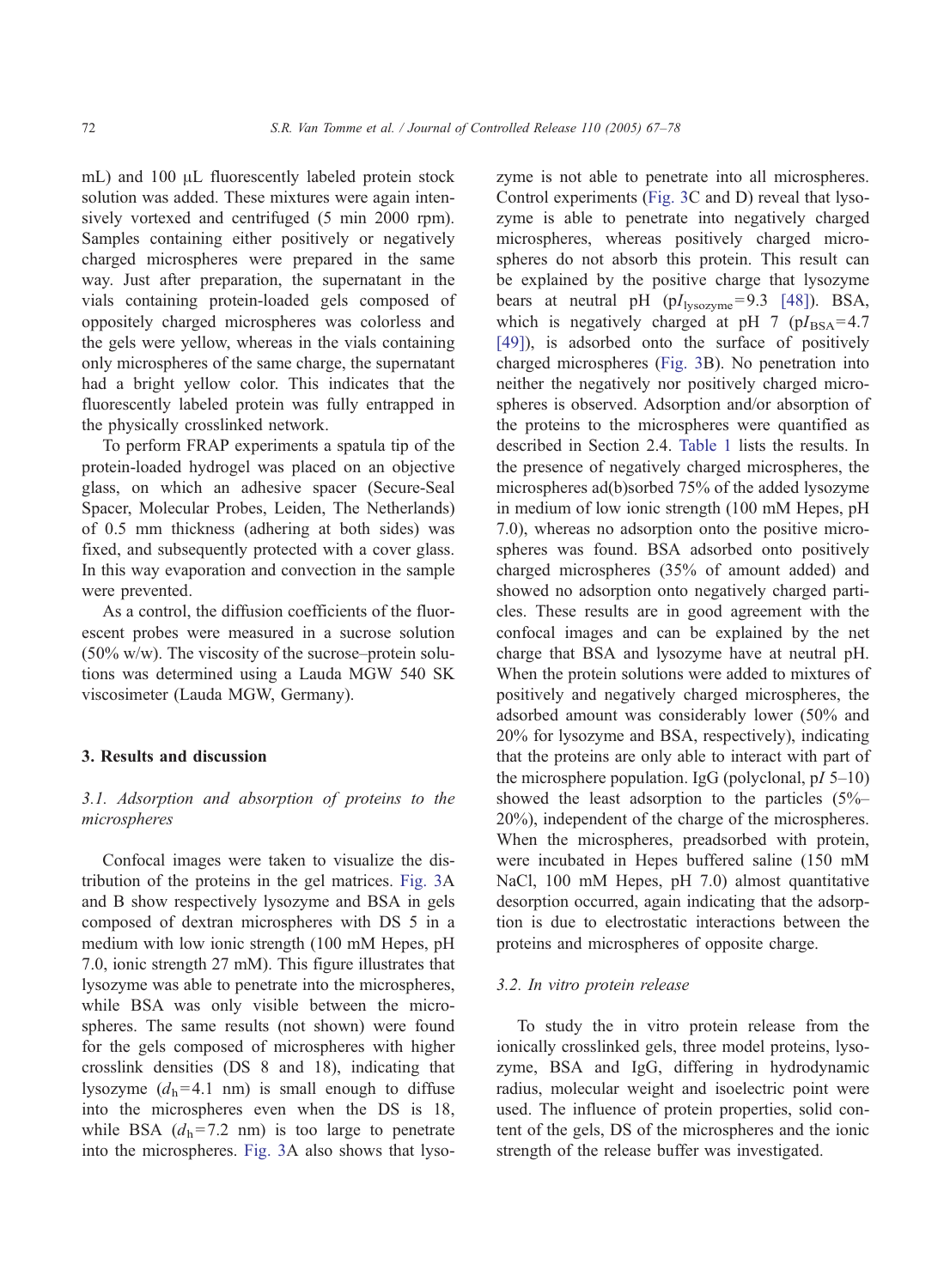<span id="page-6-0"></span>

Fig. 3. Confocal images of FITC-lysozyme (A) and FITC-BSA (B) entrapped in hydrogels prepared by mixing oppositely charged dextran microspheres (DS 5). C and D show the confocal images of FITC-lysozyme in dispersions of negatively and positively charged dextran microspheres.

Since the proteins investigated bear a charge at neutral pH and show adsorption onto the microspheres, it cannot be excluded that by this process the interaction between the microspheres is dimin-

Table 1

| Influence of ionic strength and protein charge on the adsorption and/ |  |  |
|-----------------------------------------------------------------------|--|--|
| or absorption of lysozyme, BSA and IgG to charged microspheres        |  |  |

| Protein<br>(charge) | Microsphere<br>charge | % adsorbed/<br>absorbed<br>after 1 h<br>without NaCl | $%$ adsorbed/<br>absorbed after 1<br>day after addition<br>of NaCl after 1 h |
|---------------------|-----------------------|------------------------------------------------------|------------------------------------------------------------------------------|
| Lysozyme $(+)$      |                       | 75                                                   | $\Omega$                                                                     |
|                     | $\pm$                 | $\Omega$                                             | 0                                                                            |
|                     | $+$ and $-$           | 50                                                   | 0                                                                            |
| $BSA(-)$            |                       |                                                      | $\Omega$                                                                     |
|                     | $^{+}$                | 35                                                   | 10                                                                           |
|                     | $+$ and $-$           | 20                                                   | 10                                                                           |
| IgG (polyclonal)    |                       | 5                                                    | 0                                                                            |
|                     | $\hskip 0.025cm +$    | 10                                                   | 5                                                                            |
|                     | + and                 | 20                                                   | 5                                                                            |

ished. It was shown that the rheological parameters  $(G', G'', \tan (\delta))$  and the recovery during creep of a protein-loaded and control gel prepared in Hepes buffer (100 mM, pH 7.0) were equal, indicating that proteins do not influence the network properties of the gel.

A continuous release of the proteins from both the 15% and 30% gels composed of microspheres with DS 5, 8 and 18 was observed in Hepes buffered saline (100 mM, pH 7.0, 150 mM NaCl). [Fig. 4](#page-7-0) shows a representative example. This figure illustrates that 50% of the entrapped lysozyme, BSA and IgG was released in 4, 5 and 60 days, respectively.

The structure of proteins might be changed after their release from polymeric matrices because of stress factors applied during the preparation of the protein-loaded materials [\[50\].](#page-11-0) Also, degradation of the matrices might be associated with protein degradation [\[51–55\].](#page-11-0) Therefore, we studied the structure of the released lysozyme with spectroscopic techniques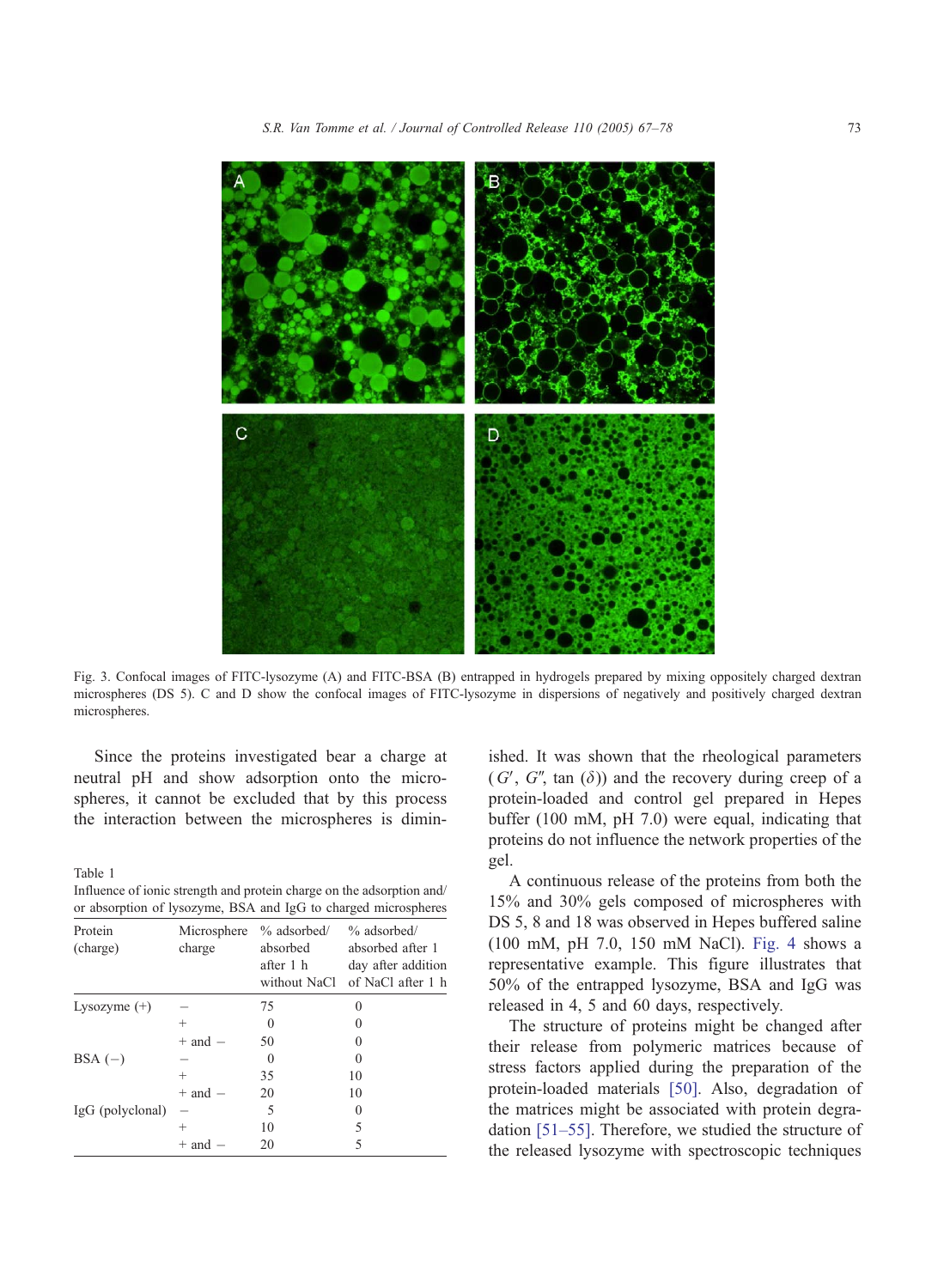<span id="page-7-0"></span>

Fig. 4. Cumulative release of lysozyme  $(\blacksquare)$ , BSA  $(\blacktriangledown)$  and IgG  $(\blacktriangle)$ from hydrogels (15% solid, DS 8). Symbols: experimental values; curves: fitted theory (Eq. (3)). Data are shown as average  $(n=2)$ .

(fluorescence, UV) and a bioactivity assay was done to quantify its enzymatic activity. Fluorescence spectroscopy revealed that there were no shifts in the maximum fluorescence intensity peak of the released protein when compared to native lysozyme, indicating that no structural damage of the protein has occurred. Moreover, UV scans showed no shift in maximum absorbance and no extra peaks in the 310–350 nm region, which indicates that no protein aggregates were formed. Finally, the lysozyme activity assay showed that the specific activity of released lysozyme was the same as that of native lysozyme. It can therefore be concluded that neither degradation nor aggregation of the lysozyme during preparation of the gel and/or during release had occurred.

Good agreement between the experimentally measured and theoretically calculated (Eq. (3)) protein release kinetics was obtained in all cases (e.g. Figs. 4 and 5). This indicates that the release of the model proteins from the hydrogels is primarily diffusion controlled during the entire release period. Dependent on their size and surface charge, all proteins, are hindered by the microsphere network. Smaller proteins with a hydrodynamic diameter smaller than the pores in the dextran microspheres are able to diffuse in and out of the microspheres. In contrast, larger protein molecules are not able to penetrate into the microspheres and have to search their way between the microspheres, leading to a longer journey before they reach the gel surface and diffuse into the release medium. But for both extreme situations, and in agreement with observations, the release of both small and large proteins is governed by diffusion (Fig. 4; [Table 2\)](#page-8-0). Based on the mathematical analysis, the apparent diffusion coefficients of the respective proteins in the gels was determined ([Table 2\)](#page-8-0). The observed differences correlate very well with the molecular weight and hydrodynamic radii of the proteins  $(D_{(lysozyme)} > D_{(BSA)} > D_{(IgG)})$ . In all cases, except for lysozyme with microspheres of DS 8 and 18 and IgG with microspheres of DS 18, doubling the percent solid content did not lead to a significant decrease in D (Unpaired t test,  $p > 0.05$ ). The insignificant differences between the diffusion coefficients of the proteins in the gels of 15% and 30% solid content can be explained as follows. In the initial situation, 30% gels will be composed of 30% dry microspheres hydrated with 70% water (the microspheres were prepared as such that their equilibrium water content amounted 70%), leaving no water in the spaces between the microspheres. In 15% gels, obtained by mixing 150 mg dry dextran microspheres with 850 mg water, the dry microspheres will absorb 350 mg water, meaning 500 mg (50% of the total hydrogel mass) is present between the microspheres. During the release experiment the gels are brought into contact with an excess of water, which makes that they swell. A higher percent of microspheres results in a higher swelling ratio  $(1.3$  for  $15\%$ ; 1.8 for  $30\%$ ) of the macroscopic gel, eventually leading to gels of about the same



Fig. 5. The release of lysozyme  $(\blacksquare)$  and BSA  $(\blacktriangledown)$  from a 15% gel (DS 8) in 100 mM Hepes, 150 mM NaCl, pH 7.0, 0.02% NaN3 (full symbols) and  $100$  mM Hepes, pH  $7.0$ ,  $0.02\%$  NaN<sub>3</sub> (open symbols). Symbols: experimental values; curves: fitted theory (Eq. (3)). Data are shown as average  $(n=2)$ .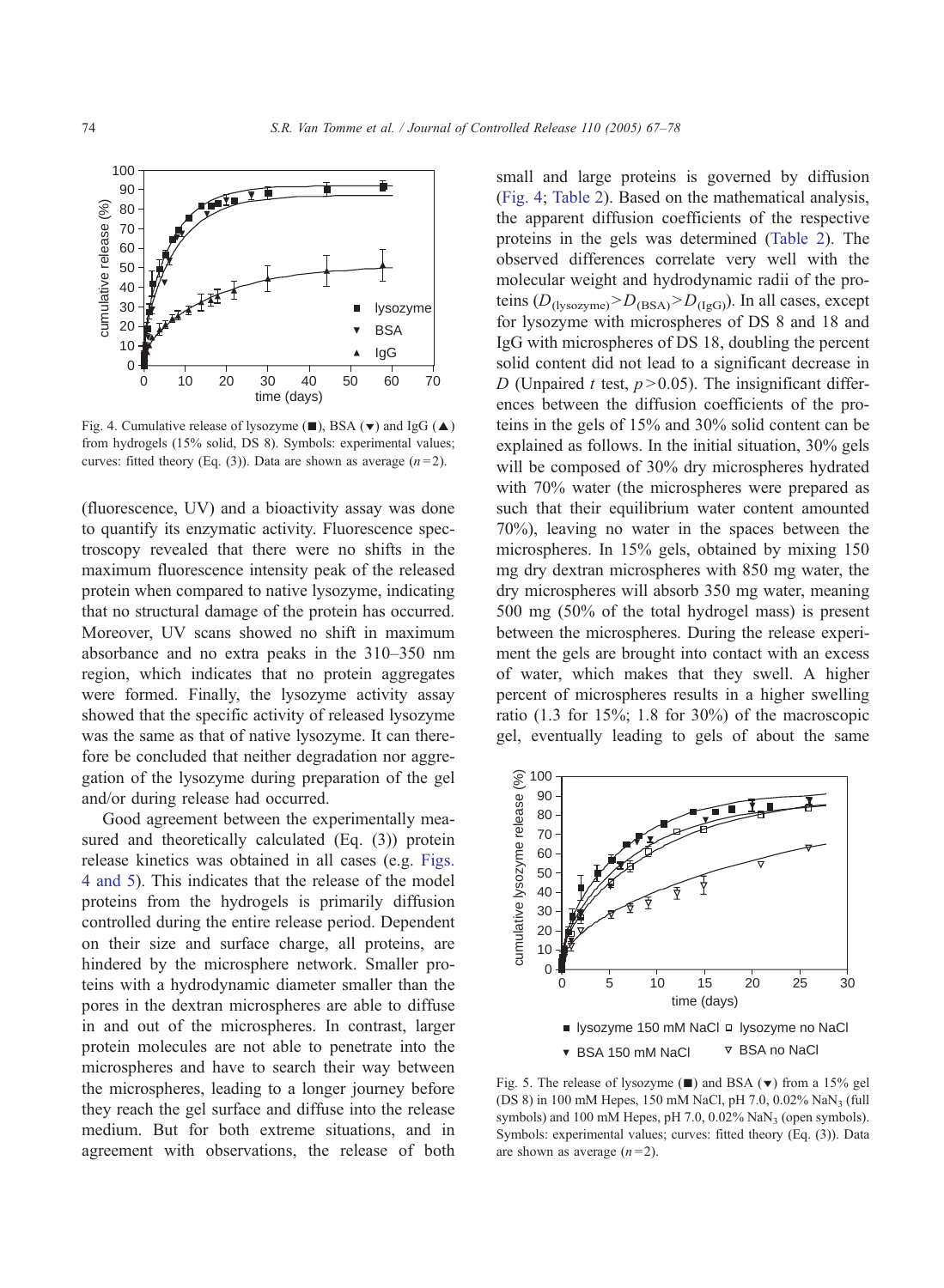<span id="page-8-0"></span>

| Solid   | Protein    | DS             | $D, 10^{-7}$ cm <sup>2</sup> /s | $R^2$         |
|---------|------------|----------------|---------------------------------|---------------|
| content |            |                | $(\pm S.D.)$                    |               |
| 15%     | Lysozyme   | 5              | $5.4 \pm 0.6$                   | $0.99 - 1.00$ |
|         |            | 8              | $5.1 \pm 0.1$                   | $0.99 - 1.00$ |
|         |            | 8 <sup>a</sup> | $3.4 \pm 0.3$                   | $0.99 - 1.00$ |
|         |            | 18             | $8.8 \pm 0.1$                   | $0.98 - 0.99$ |
|         | <b>BSA</b> | 5              | $4.3 \pm 0.2$                   | $0.98 - 0.99$ |
|         |            | 8              | $4.4 \pm 0.0$                   | 0.99          |
|         |            | ga             | $1.5 \pm 0.1$                   | $0.97 - 0.99$ |
|         |            | 18             | $6.8 \pm 0.8$                   | 0.99          |
|         | IgG        | 5              | $2.1 \pm 0.1$                   | 0.99          |
|         |            | 8              | $2.1 \pm 0.2$                   | 1.00          |
|         |            | 18             | $3.6 \pm 0.1$                   | 0.99          |
| 30%     | Lysozyme   | 5              | $4.1 \pm 0.6$                   | $0.99 - 1.00$ |
|         |            | 8              | $3.9 \pm 0.2$                   | 0.99          |
|         |            | 18             | $3.7 \pm 0.0$                   | 1.00          |
|         | <b>BSA</b> | 5              | $4.1 \pm 0.2$                   | $0.97 - 0.98$ |
|         |            | 8              | $4.1 \pm 0.5$                   | 0.97          |
|         |            | 18             | $5.0 \pm 0.2$                   | 0.98          |
|         | IgG        | 5              | $2.1 \pm 0.5$                   | $0.98 - 0.99$ |
|         |            | 8              | $2.6 \pm 0.2$                   | $0.99 - 1.00$ |
|         |            | 18             | $2.4 \pm 0.3$                   | 0.99          |
|         |            |                |                                 |               |

Unless indicated otherwise, the release medium was Hepes buffer (100 mM, pH 7.0, 0.02 % NaN3, 150 mM NaCl). <sup>a</sup> Release medium: Hepes buffer (100 mM, pH 7.0, 0.02 %

 $NaN<sub>3</sub>$ ).

equilibrium water content (85%–90%). The data given in Table 2 also show that the 15% hydrogels composed of microspheres of DS 18 (highest crosslink density) exhibited the fastest release. We have previously shown that dextran gels with DS above 10 are dimensionally stable [\[56\].](#page-11-0) It can be expected that due to swelling the microspheres with a low DS (5 and 8) are pressed onto each other, which will restrict diffusion of the protein. However, the high crosslink density (DS 18) prevents strong swelling of the microspheres, leading to larger pores between the microspheres when compared to the other gels and resulting in the faster release.

Table 2 shows that the diffusion coefficients of the different model proteins in the 30% gels are not dependent on the microsphere crosslink densities. Confocal images ([Fig. 3A](#page-6-0)) showed that lysozyme is absorbed by negatively charged microspheres, independent of their crosslink density. As a result, lysozyme is distributed in and between the microspheres.

Hence, the lysozyme release is not influenced by the crosslink density of the microspheres and will be comparable for DS 5, 8 and 18. Confocal images ([Fig. 3B](#page-6-0)) also showed that BSA is unable to penetrate into the microspheres, independent of their crosslink density. Consequently, BSA is only present in the pores between the microspheres resulting in a release rate that is independent of the DS of the microspheres.

The release of lysozyme and BSA release from 15% gels composed of microspheres with DS 8 was studied in media of low (100 mM Hepes, pH 7.0) and physiological ionic strength (100 mM Hepes, pH 7.0, 150 mM NaCl) ([Fig. 5.](#page-7-0)). Eq. (3) was fitted to the experimentally determined protein release kinetics and the calculated diffusion coefficients are reported in Table 2. In media with physiological ionic strength, the diffusion coefficients of lysozyme and BSA were, respectively, 1.5 and 3 times higher than in media with low ionic strength. In both media full release was observed, indicating that the adsorption/absorption, occurring in media of low ionic strength, is reversible. Adsorption/absorption and subsequent desorption processes retard the mobility of the proteins in the gels and will consequently lower their diffusion coefficients in media of low ionic strength.

## 3.3. Fluorescence recovery after photobleaching (FRAP)

To study the mobility of lysozyme and BSA on a micro scale in the microsphere dispersions and gels, FRAP measurements were performed. As a control,



Fig. 6. Fluorescence recovery after photobleaching of FITC-lysozyme  $(\blacksquare)$  and FITC-BSA  $(\blacktriangledown)$  in dex-HEMA-MAA/dex-HEMA-DMAEMA hydrogels in Hepes buffer (100 mM, pH 7.0, 150 mM NaCl).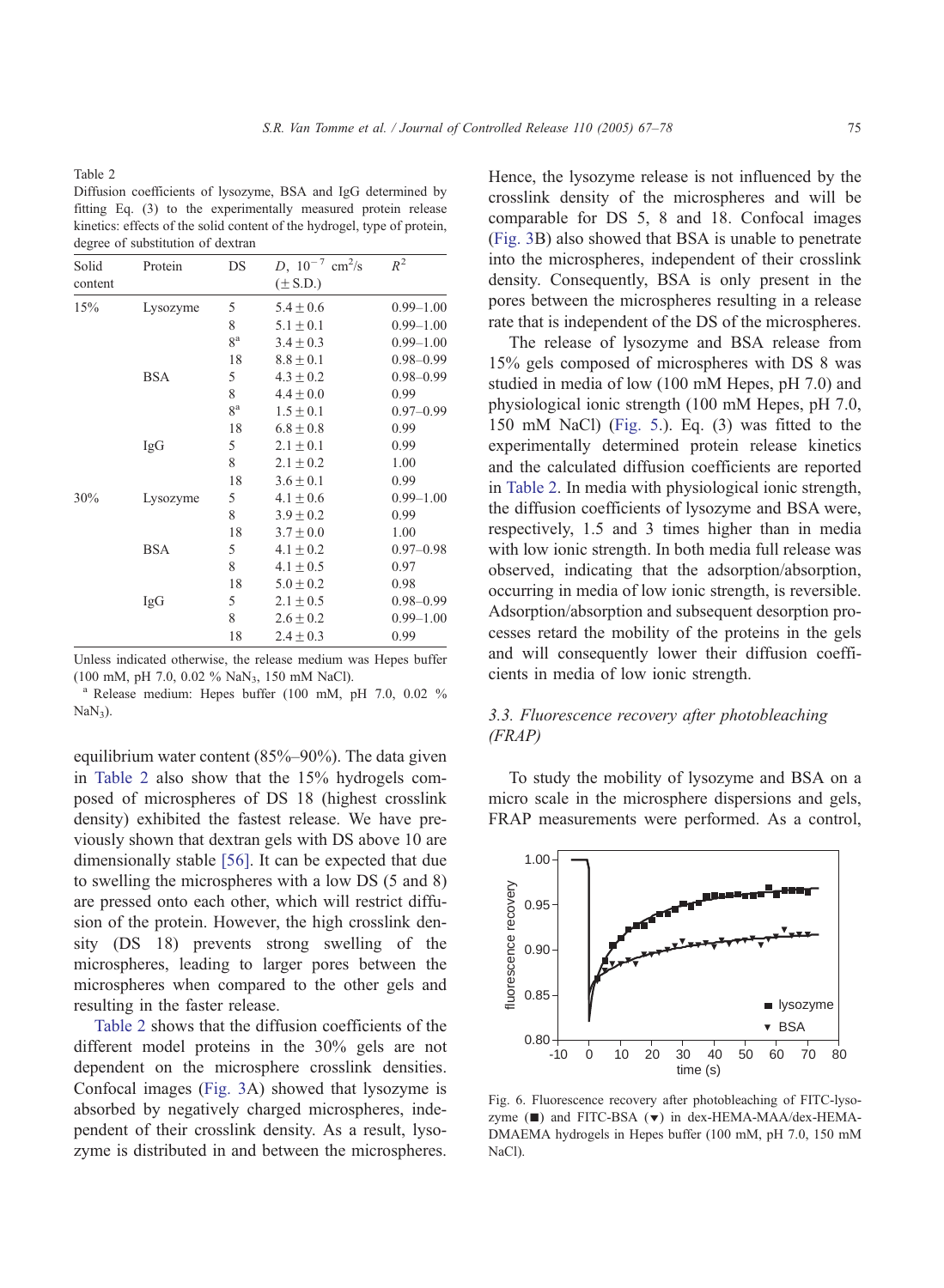<span id="page-9-0"></span>Table 3 Diffusion coefficients  $(10^{-8} \text{ cm}^2/\text{s})$  of the model proteins in gels (30% solid) determined with FRAP (data are shown as averages  $\pm$ standard deviation  $(n=5-7)$ )

| Gels        | DS                 |             |                    |             |  |  |
|-------------|--------------------|-------------|--------------------|-------------|--|--|
|             | 5                  | 8           | ga                 | 18          |  |  |
| Lysozyme    | $6.9 + 0.8$        | $7.2 + 1.0$ | $14 + 2.0$         | $3.8 + 1.2$ |  |  |
| <b>BSA</b>  | $3.1 + 0.6$        | $2.2 + 0.6$ | $8.5 + 3.0$        | $0.8 + 0.2$ |  |  |
| Dispersions | Negatively charged |             | Positively charged |             |  |  |
| $(DS_8)$    | microspheres       |             | microspheres       |             |  |  |
| Lysozyme    | $4.6 \pm 1.2$      |             | $31 + 2$           |             |  |  |
| <b>BSA</b>  | $82 + 16$          |             | $4.0 + 1.0$        |             |  |  |

Unless indicated otherwise, the medium was Hepes buffer (100 mM, pH 7.0, 0.02% NaN<sub>3</sub>).<br><sup>a</sup> Hepes buffer (100 mM, pH 7.0, 0.02% NaN<sub>3</sub>, 150 mM NaCl).

the diffusion coefficients of the proteins were determined in 50% sucrose solutions. This resulted in diffusion coefficients in water of  $0.85 \times 10^{-6}$  cm<sup>2</sup>/s (lysozyme) and  $0.31 \times 10^{-6}$  cm<sup>2</sup>/s (BSA). [Fig. 6](#page-8-0) shows some representative bleaching and recovery curves. The diffusion coefficients of the proteins in gels composed of microspheres with DS 5, 8 and 18 and dispersions of either cationically or anionically charged microspheres with DS 8, as determined by FRAP, are listed in Table 3. Lysozyme and BSA present in dispersions (100 mM Hepes, pH 7.0) containing non-interacting positively charged or negatively charged microspheres, respectively, have diffusion coefficients similar to those in water. Obviously, the proteins are repelled by the equal charges of the microspheres and diffuse freely through the dispersions. Upon mixing of the positively charged lysozyme with interacting negatively charged microspheres or negatively charged BSA with positively charged microspheres, the opposite phenomenon occurs. The proteins are ionically attracted to the spheres, resulting in 10–20 times lower diffusion coefficients as compared to their values in water. Diffusion coefficients of both proteins in gels composed of equal amounts of positively and negatively charged microspheres (100 mM Hepes, pH 7.0) were about the same as those observed in microsphere dispersions having opposite charge as the proteins. To minimize the ionic interactions between the proteins and the microspheres, FRAP was performed on gels (DS 8) containing 150 mM NaCl protein solution

(Table 3). In these hydrogels, the diffusion of lysozyme and BSA was, respectively, 2 to 4 times faster than in low ionic strength media. These findings are in good agreement with the adsorption and protein release data as described in Sections 3.1 and 3.2. In general, the diffusion coefficients obtained with FRAP are 5 to 20 times smaller than the D's calculated from the release experiments. These discrepancies result from the differences in experimental setup. The diffusion coefficients of the proteins during their release are macroscopic  $D$ 's, whereas those measured with FRAP are on a microscopic level. It might be possible that in gels two populations of protein molecules are present. One with a high mobility, present in the pores between the microspheres and a diffusion coefficient (almost equal) as that in water, and one fraction with restricted mobility (ad(b)sorbed by the microspheres). The fraction of protein molecules with high mobility diffuses too rapidly for our confocal microscope to determine their  $D$  and consequently the D of the protein molecules interacting with the microspheres is obtained using FRAP.

## 4. Conclusions

Physically crosslinked hydrogels are an attractive class of protein delivery systems since, during preparation and protein loading, harsh crosslinking conditions are avoided, thereby maintaining the biological activity of the proteins. This paper reports on the in vitro protein release from an injectable self-assembling hydrogel based on oppositely charged dextran microspheres. The gels show a continuous release of the entrapped model proteins with full preservation of the enzymatic activity of lysozyme. This emphasizes the protein-friendly nature of the hydrogel. In conclusion, these hydrogel systems are very suitable for the diffusion-controlled release of pharmaceutical proteins. At present we are studying the degradation behavior of the gels and the in vivo protein release.

## **References**

- [1] A.S. Hoffman, Hydrogels for biomedical applications, Adv. Drug Deliv. Rev. 43 (2002) 3 – 12.
- [2] K.Y. Lee, D.J. Mooney, Hydrogels for tissue engineering, Chem. Rev. 101 (2001) 1869-1880.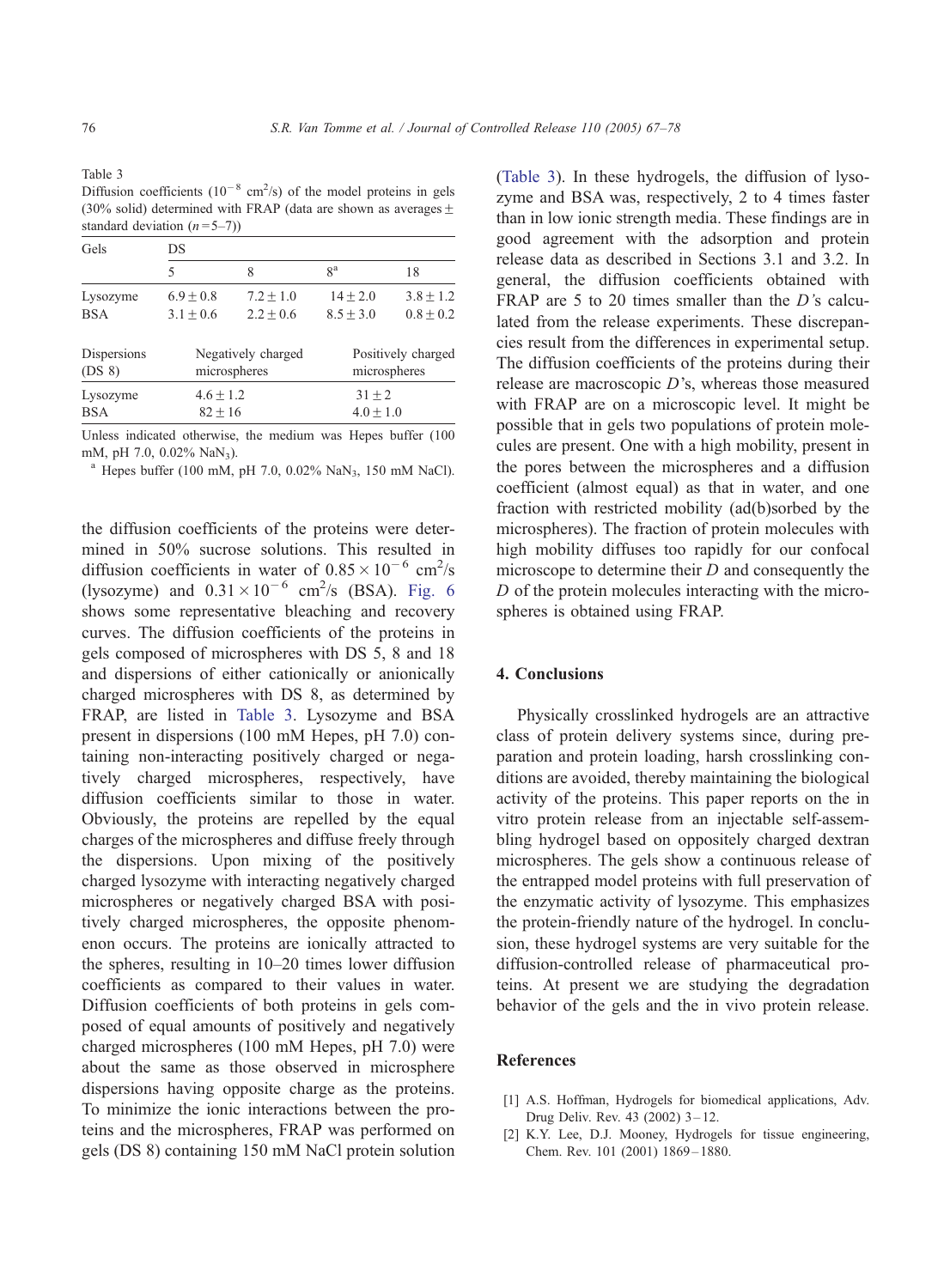- <span id="page-10-0"></span>[3] J.L. Drury, D.J. Mooney, Hydrogels for tissue engineering: scaffold design variables and applications, Biomaterials 24 (2003) 4337 – 4351.
- [4] N.A. Peppas, P. Bures, W. Leobandung, H. Ichikawa, Hydrogels in pharmaceutical formulations, Eur. J. Pharm. Biopharm. 50 (2000) 27 – 46.
- [5] J. Panyam, V. Labhasetwar, Biodegradable nanoparticles for drug and gene delivery to cells and tissue, Adv. Drug Deliv. Rev. 55 (3) (2002) 329 – 347.
- [6] S. Freiberg, X.X. Zhu, Polymer microspheres for controlled drug release, Int. J. Pharm. 282 (2004)  $1 - 18$ .
- [7] V.R. Sinha, A. Trehan, Biodegradable microspheres for protein delivery, J. Control. Release 90 (2003) 261 – 280.
- [8] W.E. Hennink, C.F. van Nostrum, Novel crosslinking methods to design hydrogels, Adv. Drug Deliv. Rev. 54 (2002)  $13 - 36$
- [9] S. Nagahara, T. Matsuda, Hydrogel formation via hybridization of oligonucleotides derivatized in water-soluble vinyl polymers, Polym. Gels Netw. 4 (1996) 111 – 127.
- [10] R.J.H. Stenekes, H. Talsma, W.E. Hennink, Formation of dextran hydrogels by crystallization, Biomaterials 22 (2001) 1891 – 1898.
- [11] P. Gacesa, Alginates, Carbohydr. Polym. 8 (1988) 161-182.
- [12] W.R. Gombotz, S.F. Wee, Protein release from alginate matrices, Adv. Drug Deliv. Rev. 31 (1998) 267 – 285.
- [13] J.A. Rowley, G. Madlambayan, D.J. Mooney, Alginate hydrogels as synthetic extracellular materials, Biomaterials 20  $(1999)$  45 – 53.
- [14] J. Berger, M. Reist, J.M. Mayer, O. Felt, N.A. Peppas, R. Gurny, Structure and interactions in covalently and ionically crosslinked chitosan hydrogels for biomedical applications, Eur. J. Pharm. Biopharm. 57 (2004) 19 – 34.
- [15] N. Sreenivasachary, J.M. Lehn, Gelation-driven component selection in the generation of constitutional dynamic hydrogels based on guanine-quartet formation, Proc. Natl. Acad. Sci. U. S. A. 102 (17) (2005) 5938-5943.
- [16] I.W. Hamley, I.A. Ansari, V. Castelletto, H. Nuhn, A. Rosler, H.A. Klok, Solution self-assembly of hybrid block copolymers containing poly(ethylene glycol) and amphiphilic  $\beta$ strand peptide sequences, Biomacromolecules 6 (3) (2005) 1310 – 1315.
- [17] K.S. Anseth, A.T. Metters, S.J. Bryant, P.J. Martens, J.H. Elisseeff, C.N. Bowman, In situ forming degradable networks and their application in tissue engineering and drug delivery, J. Control. Release 78 (2002) 199 – 209.
- [18] B. Balakrishnan, A. Jayakrishnan, Self-cross-linking biopolymers as injectable in situ forming biodegradable scaffolds, Biomaterials 26 (2005) 3941 – 3951.
- [19] G. Tae, J.A. Kornfield, J.A. Hubbell, Sustained release of human growth hormone from in situ forming hydrogel using self-assembly of fluoroalkyl-ended poly(ethylene glycol), Biomaterials 26 (2005) 5259 – 5266.
- [20] S.J. de Jong, S.C. de Smedt, M.W.C. Wahls, J. Demeester, J.J. Kettenes-van den Bosch, W.E. Hennink, Novel self-assembled hydrogels by stereocomplex formation in aqueous solution of enantiomeric lactid acid oligomers grafted to dextran, Macromolecules 33 (2000) 3680-3686.
- [21] S.J. de Jong, B. Van Eerdenbrugh, C.F. van Nostrum, J.J. Kettenes-van den Bosch, W.E. Hennink, Physically crosslinked dextran hydrogels by stereocomplex formation of lactic acid oligomers: degradation and protein release behavior, J. Control. Release 71 (2001) 261 – 275.
- [22] G.W. Bos, J.J.L. Jacobs, J.W. Koten, S. VanTomme, T. Veldhuis, C.F. van Nostrum, W. Den Otter, W.E. Hennink, In situ crosslinked biodegradable hydrogels loaded with IL-2 are effective tools for local IL-2 therapy, Eur. J. Pharm. Sci. 21  $(2004)$  561 – 567.
- [23] S.M. Li, M. Vert, Synthesis, characterization and stereocomplex-induced gelation of block copolymers prepared by ring opening polymerization of  $L(D)$ -lactide in the presence of poly(ethylene glycol), Macromolecules 36 (2003) 8008 – 8014.
- [24] E. Ruel-Gariepy, J.C. Leroux, In situ-forming hydrogels review of temperature-sensitive systems, Eur. J. Pharm. Biopharm. 58 (2) (2004) 409-426.
- [25] B. Jeong, S.W. Kim, Y.H. Bae, Thermosensitive sol–gel reversible hydrogels, Adv. Drug Deliv. Rev.  $54$  (2002)  $37-51$ .
- [26] X. Huang, T.L. Lowe, Biodegradable thermoresponsive hydrogels for aqueous encapsulation and controlled release of hydrophilic model drugs, Biomacromolecules 6 (4) (2005) 2131 – 2139.
- [27] D. Cohn, A. Sosnik, S. Garty, Smart hydrogels for in situ generated implants, Biomacromolecules 6 (2005) 1168 – 1175.
- [28] D.J. Pochan, J.P. Schneider, J. Kretsinger, B. Ozbas, K. Rajagopal, L. Haines, Thermally reversible hydrogels via intramolecular folding and consequent self-assembly of a de novo designed peptide, J. Am. Chem. Soc. 125 (2003) 11802 – 11803.
- [29] R. Zhang, M. Tang, A. Bowyer, R. Eisenthal, J. Hubble, A novel pH- and ionic-strength-sensitive carboxy methyl dextran hydrogel, Biomaterials 26 (22) (2005) 4677 – 4683.
- [30] H.C. Chiu, Y.F. Lin, Y.H. Hsu, Effects of acrylic acid on preparation and swelling properties of pH-sensitive dextran hydrogels, Biomaterials 23 (4) (2002) 1103 – 1112.
- [31] Y. Murakami, M. Maeda, Hybrid hydrogels to which singlestranded (ss) DNA probe is incorporated can recognize specific ssDNA, Macromolecules 38 (2005) 1535 – 1537.
- [32] S.R. Van Tomme, M.J. van Steenbergen, S.C. De Smedt, C.F. van Nostrum, W.E. Hennink, Self-gelling hydrogels based on oppositely charged dextran microspheres, Biomaterials 26 (14) (2005) 2129 – 2135.
- [33] W.N.E. van Dijk-Wolthuis, M.J. van Steenbergen, W.J.M. Underberg, W.E. Hennink, Degradation kinetics of methacrylated dextrans in aqueous solution, J. Pharm. Sci. 86 (4) (1997)  $413 - 417$ .
- [34] O. Franssen, L. Vandervennet, P. Roders, W.E. Hennink, Degradable dextran hydrogels: controlled release of a model protein from cylinders and microspheres, J. Control. Release 60 (1999) 211 – 221.
- [35] J.A. Cadée, L.A. Brouwer, W. den Otter, W.E. Hennink, M.J.A. van Luyn, A comparative biocompatibility study of microspheres based on crosslinked dextran or poly(lactic-coglycolic)acid after subcutaneous injection in rats, J. Biomed. Mater. Res. 56 (4) (2001) 600-609.
- [36] W.N.E. van Dijk-Wolthuis, S.K.Y. Tsang, J.J. Kettenes-ven Bosch, W.E. Hennink, A new class of polymerizable dextrans